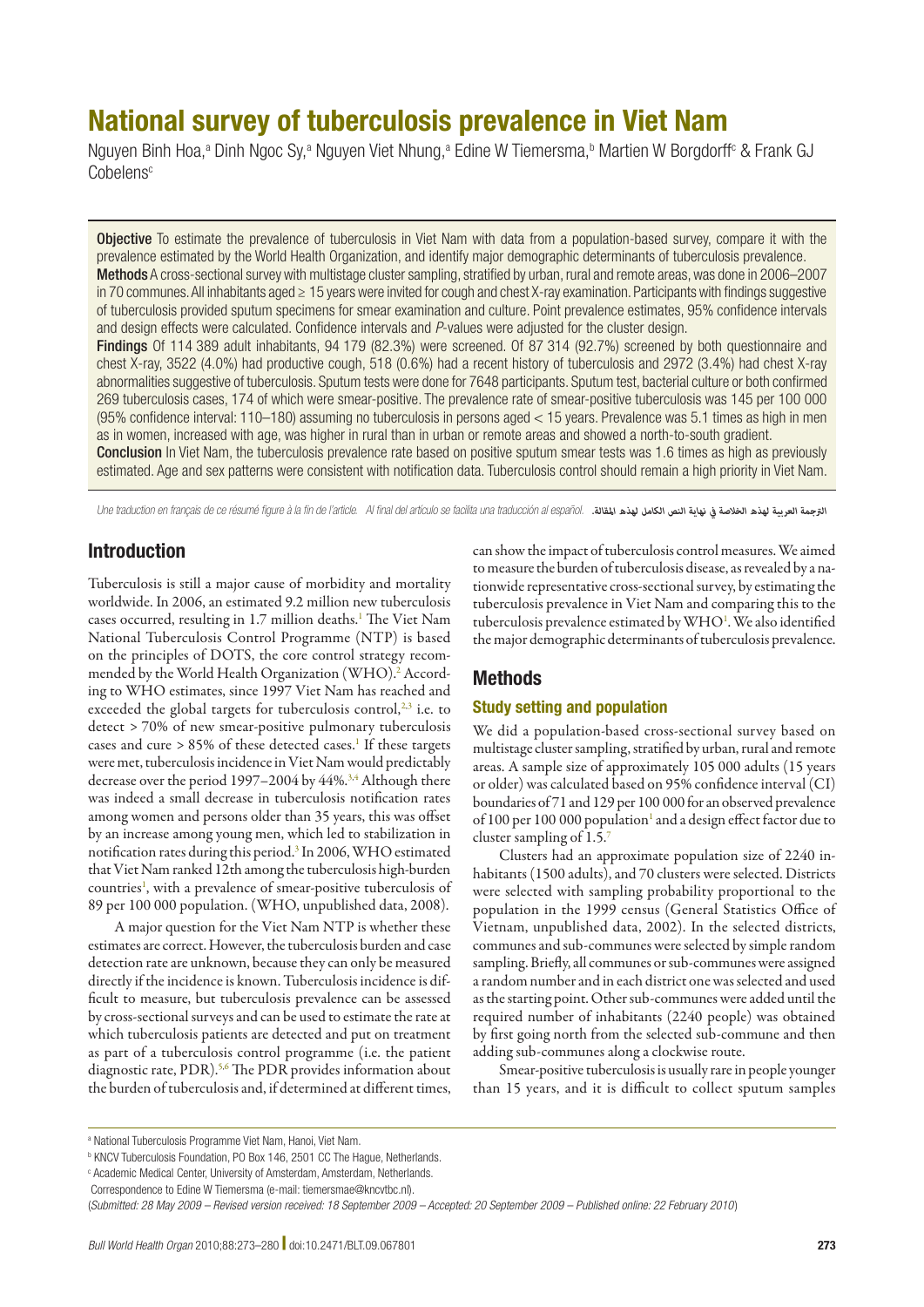from children. Therefore the population eligible for the survey included all residents aged ≥ 15 years in the selected clusters who were present during the survey census. A resident was defined as a person who had lived in the household concerned for at least 3 months. To avoid participation bias, short-term guests in households were excluded from the survey.

### **Measurements**

The survey was conducted from September 2006 to July 2007. In each cluster, data were collected during 14-day periods. First, the survey team conducted a house-to-house census based on population lists provided by the local authorities, to see who was present, to inform survey subjects about procedures and to collect household data. Subsequently persons suspected of having tuberculosis were identified by screening all eligible inhabitants during an interview and by chest X-ray with mobile X-ray units. Individuals with findings suggestive of tuberculosis were interviewed in depth and were asked to submit three sputum specimens. The first and third specimens were examined by smear test by the survey team in the district laboratory. The second (morning) specimen was transported to national and regional reference laboratories for smear examination, culture and species identification. At the reference laboratories, all slides were stored for selection of all (100%) positive smears and a 10% random sample of all negative smears from each sampling unit was used for re-reading. All X-ray images were transported to central X-ray reading units for re-reading of 100% of those scored as abnormal, a 20% random sample of those scored as normal in the field in the first 20 clusters and a 10% random sample of those scored normal in the subsequent 50 clusters. For this purpose, all X-ray images were given a serial number in chronological order, and a serial number of < 10 was randomly chosen. Then every tenth subsequent serial number was chosen for re-reading. For example, if serial number 7 was chosen, the 17th, 27th, etc. images were re-read.

## **Definitions**

A person suspected of having tuberculosis was defined as any survey participant with chest X-ray abnormalities consistent with tuberculosis, productive cough for more than 2 weeks, current tuberculosis

treatment or a history of tuberculosis in the preceding 2 years. A smear-positive pulmonary tuberculosis case was defined by the presence of either two or more positive smears, one positive smear plus an abnormal chest X-ray result consistent with tuberculosis, or one positive smear plus a positive culture. A culture-positive case was defined as a participant with a positive culture. A bacteriologicallyconfirmed case was defined as a case with smear-positive or culture-positive pulmonary tuberculosis (or both). A new case was defined as a participant who had never had treatment for tuberculosis or who had taken anti-tuberculosis drugs for  $\leq 1$  month.<sup>8,9</sup> Final classification of each tuberculosis case was done by a consensus panel that included an international expert not involved in the design or implementation of the study.

## Data analysis

All data were double-entered in an Epi-Data Software database (EpiData Association, Odense, Denmark); discrepancies were checked against the raw data. Data were analysed with Stata version 9SE software (Stata Corporation, College Station, TX, United States of America). Our primary analysis calculated overall prevalence rates; additional subgroup analyses were done to estimate stratumspecific prevalence rates by age group, sex and geographic area. In all analyses, population weightings were used to adjust for the stratified sampling design, for differences between clusters in population growth since 1999 and for differences in cluster size. Differences in departure from the cluster sample size of 1500 were found by calculating the overall exact sampling probability as:

 $A \times B \times C$ 

where A is the individual sampling probability, calculated as 1 divided by the sampling interval of a given stratum. For example, the sampling interval for urban areas was 746 890; i.e. after ranking districts in decreasing number of inhabitants (largest district first), the district inhabited by every 746 891st person was selected. B is the correction factor for the differential growth in population size between the years 1999 and 2006, calculated by dividing the population of each sampled district in 2006 by the census population of that district in 1999. The correction factor C for differential

cluster size was calculated by the number of participants in each cluster divided by the mean cluster size.

Point prevalence estimates, 95% CIs and design effects were calculated with the Stata "svy" commands. CIs were adjusted for the cluster design by firstorder Taylor linearization.10 *P*-values were adjusted by the second-order correction of Rao & Scott for the Pearson *χ2* test.11 To test for trends, we used the non-parametric Cuzick test.

The PDR was calculated as the number of newly-reported cases of smear-positive tuberculosis per 100 000 population per year (notification rate) divided by the prevalence of new cases of smear-positive tuberculosis per 100 000.<sup>5</sup>

## Ethical approval

The Research Board of the National Hospital for Tuberculosis and Respiratory Diseases in Hanoi gave scientific and ethical approval for the study.

# **Results**

The census recorded 114 389 adult residents in the selected population clusters. Of these, 103 924 (91.0%) were present on the day of the census and thus considered eligible to participate in the survey, and 94 179 (82.3%) participated (Fig. 1). With respect to age and sex, the eligible population closely reflected the demographic characteristics of the Vietnamese population; in contrast, nonparticipants were younger and more often male (Fig. 2).

Of the participants, 6444 (6.8%) had been interviewed to screen for cough, 328 (0.3%) had the results of a chest X-ray examination and 87 314 (92.7%) had both. Of the remaining 93 participants, 81 (0.10%) were screened with a chest Xray but the results were not recorded and 12 (0.01%) were identified as suspected of having tuberculosis based on history only. Of the 87 314 participants who had both the screening interview and chest X-ray examination, 2972 (3.4%) participants suspected of having tuberculosis were identified based on chest X-ray abnormalities only, 3522 (4.0%) were identified based on productive cough only and 518 (0.6%) were identified based on both chest X-ray abnormalities and productive cough (Table 1).

The proportion of persons suspected of having tuberculosis who had both productive cough and chest X-ray abnormali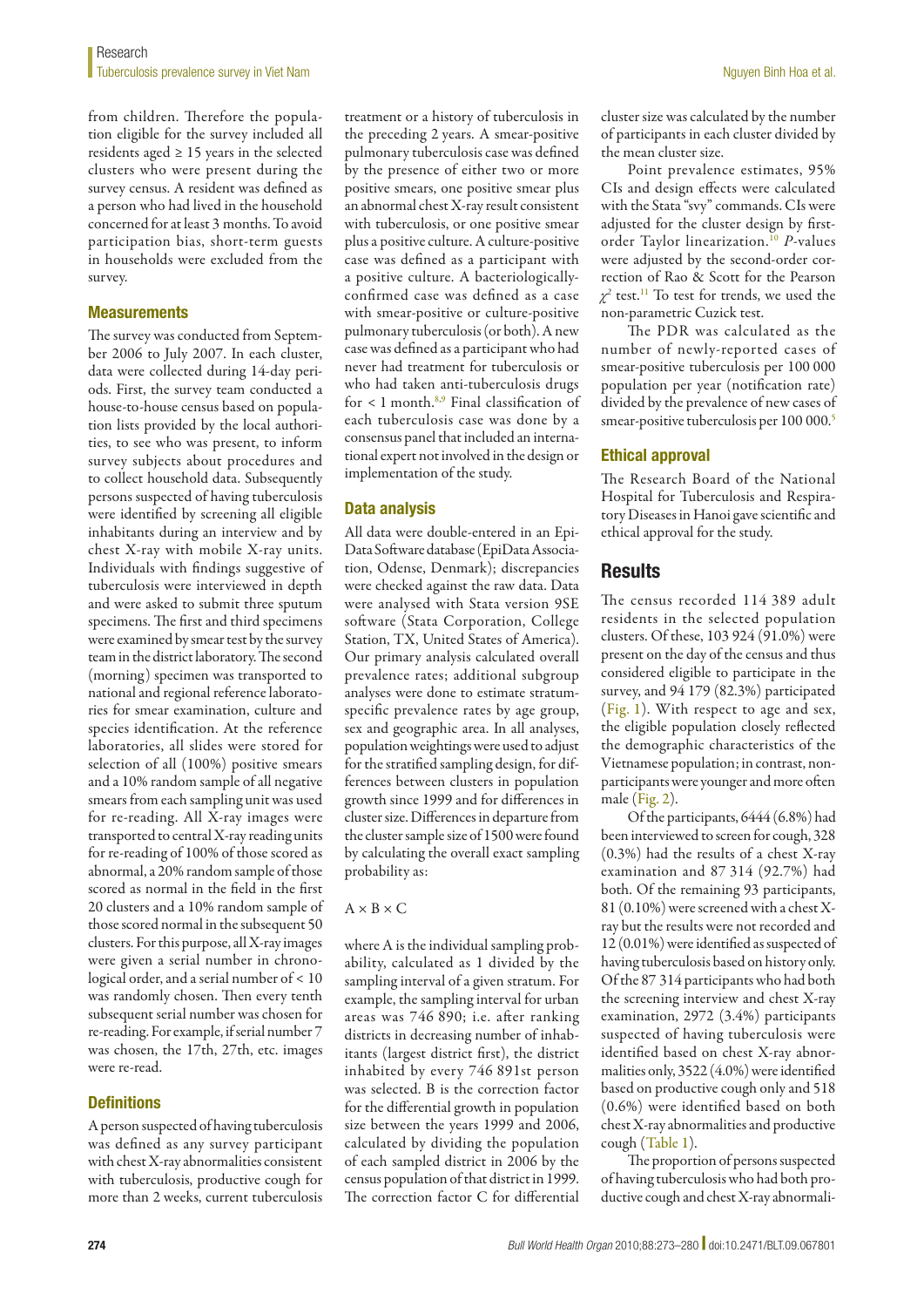ties was higher among men (0.9%) than among women (0.3%). This proportion also increased with age, from 0.1% in the group aged 15–24 years to 2.2% in the group aged  $\geq 65$  years. Chest X-ray abnormalities, with or without productive cough, were more frequent in the southern (4.6%) than in the northern (3.7%) or the central (3.6%) region of the country, but the differences were not statistically significant.

Smear examination, culture or both tests done for 7648 participants identified 269 tuberculosis cases, and 174 of these were smear-positive (Fig. 1). Six participants (3.4%) were on tuberculosis treatment, 16 (9.2%) had a history of tuberculosis treatment in the preceding 2 years and three (1.7%) had both current and past tuberculosis treatment. Fourteen participants (8.0%) had received tuberculosis treatment more than 2 years before the survey.

In-depth interview data were available for 264 participants with tuberculosis (98.1%). Productive cough for more than 2 weeks was reported by 131 (49.6%), any cough for more than 2 weeks by 145 (54.9%), any cough of any duration by 178 (67.4%) and any symptom suggestive of tuberculosis by 196 (74.2%). There were no significant differences in the frequency of cough or other symptoms between smear-positive and smearnegative cases (data not shown).

Based on 174 identified cases among 94 179 participants, the weighted prevalence of smear-positive tuberculosis was 196.8 per 100 000. The prevalence rate of smear-positive tuberculosis was higher in men than in women (351.1 versus 69.3 per 100 000; *P* < 0.001) and increased significantly with age, from 42.2 per 100 000 in the group aged 15–24 years to 429.3 per 100 000 in the group aged ≥ 65 (Table 2).

The prevalence of smear-positive tuberculosis was significantly lower in remote areas (134.3 per 100 000) as compared with urban (203.2 per 100 000) and rural areas (219.4 per 100 000). It was also higher in southern than in central and northern Viet Nam; this difference approached statistical significance (Table 2).

The weighted prevalence of bacteriologically-positive tuberculosis was 307.2 per 100 000 adult population (95% CI: 248.8–365.6) (Table 2). The prevalence rate of bacteriologically-positive tuberculosis was also significantly higher in men than in women (536.4 versus 117.8





C+, culture-positive; S+, sputum-positive.

- <sup>a</sup> Eligible and present during the census in the first days of field work.<sup>a</sup>
- <sup>b</sup> There were 755 participants with both chest X-ray abnormalities and either persistent productive cough or recent history of tuberculosis treatment.<sup>b</sup>
- c This figure excludes 565 people who were tested but who were not suspected of having tuberculosis.<sup>c</sup>

per 100 000; *P* < 0.001). As with smearpositive tuberculosis, the prevalence rate of bacteriologically confirmed disease was lower in remote (232.3 per 100 000) than





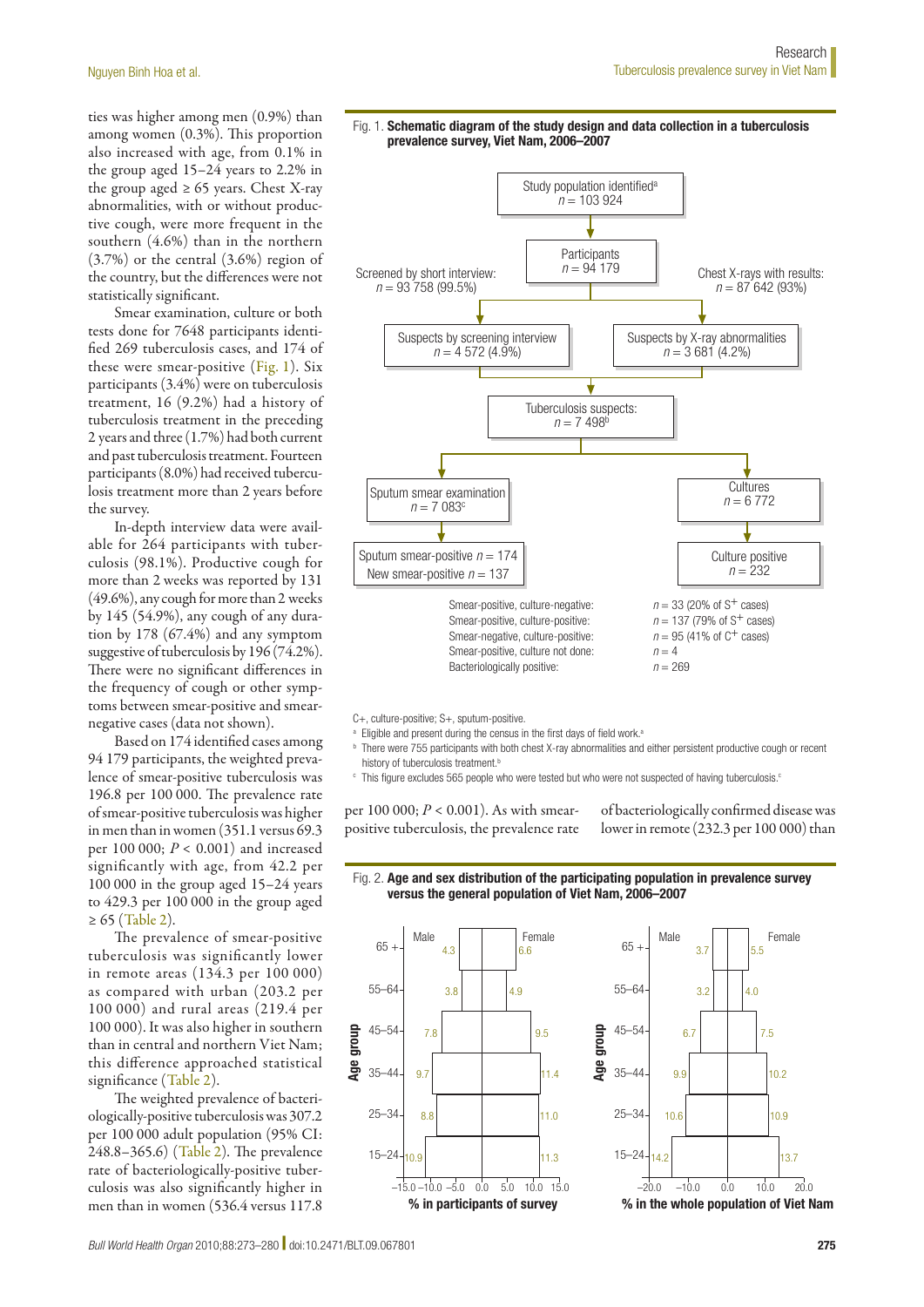#### Table 1. Data for productive cough and chest X-ray results, by subgroups, among 87 314 participants in a tuberculosis prevalence survey in Viet Nam, 2006–2007

|              | No. with inter-<br>view and CXR<br>results | <b>CXR</b> abnormal and<br>productive cough |     | <b>CXR</b> abnormal and<br>no productive cough |              | <b>CXR</b> normal and<br>productive cough |                        | <b>CXR</b> normal and<br>no productive cough |     |                        |             |      |                      |
|--------------|--------------------------------------------|---------------------------------------------|-----|------------------------------------------------|--------------|-------------------------------------------|------------------------|----------------------------------------------|-----|------------------------|-------------|------|----------------------|
|              |                                            | No.                                         | %   | P-value                                        | No.          | %                                         | P-value                | No.                                          | %   | $P$ -value             | No.         | %    | $P$ -value           |
| <b>Total</b> | 87 314                                     | 518                                         | 0.6 |                                                | 2972         | 3.4                                       |                        | 3522                                         | 4.0 |                        | 80 302 92.0 |      |                      |
| <b>Sex</b>   |                                            |                                             |     | < 0.001                                        |              |                                           | < 0.001                |                                              |     | < 0.001                |             |      | < 0.001              |
| Male         | 39 7 7 6                                   | 369                                         | 0.9 |                                                | 1758         | 4.4                                       |                        | 2126                                         | 5.3 |                        | 35 5 23     | 89.3 |                      |
| Female       | 47 530                                     | 149                                         | 0.3 |                                                | 1214         | 2.6                                       |                        | 1396                                         | 2.9 |                        | 44 771      | 94.2 |                      |
| Unknown      | 8                                          | $\qquad \qquad -$                           |     |                                                |              |                                           |                        |                                              |     |                        | 8           |      |                      |
| Age (years)  |                                            |                                             |     | $< 0.001$ <sup>a</sup>                         |              |                                           | $< 0.001$ <sup>a</sup> |                                              |     | $< 0.001$ <sup>a</sup> |             |      | < 0.001 <sup>a</sup> |
| $15 - 24$    | 19 274                                     | 14                                          | 0.1 | < 0.001 <sup>b</sup>                           | 198          | 1.0                                       | < 0.001 <sup>b</sup>   | 362                                          | 1.9 | < 0.001 <sup>b</sup>   | 18 700      | 97.0 | < 0.001 <sup>b</sup> |
| $25 - 34$    | 17 065                                     | 38                                          | 0.2 | < 0.001 <sup>b</sup>                           | 237          | 1.4                                       | < 0.001 <sup>b</sup>   | 602                                          | 3.5 | < 0.001 <sup>b</sup>   | 16 188      | 94.9 | < 0.001 <sup>b</sup> |
| $35 - 44$    | 18 5 84                                    | 63                                          | 0.3 | < 0.001 <sup>b</sup>                           | 481          | 2.6                                       | < 0.001 <sup>b</sup>   | 790                                          | 4.3 | 0.338 <sup>b</sup>     | 17 250      | 92.8 | < 0.001 <sup>b</sup> |
| $45 - 54$    | 15 3 38                                    | 103                                         | 0.7 | 0.211 <sup>b</sup>                             | 656          | 4.3                                       | < 0.001 <sup>b</sup>   | 718                                          | 4.7 | < 0.001 <sup>b</sup>   | 13 861      | 90.4 | < 0.001 <sup>b</sup> |
| $55 - 64$    | 7685                                       | 96                                          | 1.2 | < 0.001 <sup>b</sup>                           | 436          | 5.7                                       | < 0.001 <sup>b</sup>   | 450                                          | 5.9 | < 0.001 <sup>b</sup>   | 6703        | 87.2 | < 0.001 <sup>b</sup> |
| $\geq 65$    | 9 3 5 1                                    | 204                                         | 2.2 | < 0.001 <sup>b</sup>                           | 963          | 10.3                                      | < 0.001 <sup>b</sup>   | 600                                          | 6.4 | < 0.001 <sup>b</sup>   | 7 5 8 4     | 81.1 | < 0.001 <sup>b</sup> |
| Unknown      | 17                                         | $\overline{\phantom{0}}$                    |     |                                                | $\mathbf{1}$ |                                           |                        |                                              |     |                        | 16          | 94.1 |                      |
| Area         |                                            |                                             |     |                                                |              |                                           |                        |                                              |     |                        |             |      |                      |
| Urban        | 23 903                                     | 142                                         | 0.6 | 0.646c                                         | 937          | 3.9                                       | 0.151c                 | 810                                          | 3.4 | 0.262c                 | 22 014      | 92.1 | 0.862c               |
| Remote       | 26 694                                     | 188                                         | 0.7 | 0.159c                                         | 686          | 2.6                                       | 0.014c                 | 1440                                         | 5.4 | 0.006c                 | 24 380      | 91.3 | 0.306c               |
| Rural        | 36717                                      | 188                                         | 0.5 | 0.111c                                         | 1349         | 3.7                                       | 0.322c                 | 1272                                         | 3.5 | 0.072c                 | 33 908      | 92.3 | 0.280c               |
| Region       |                                            |                                             |     |                                                |              |                                           |                        |                                              |     |                        |             |      |                      |
| North        | 41 436                                     | 273                                         | 0.7 | 0.083 <sup>d</sup>                             | 1240         | 3.0                                       | 0.083 <sup>d</sup>     | 2190                                         | 5.3 | $< 0.001$ <sup>d</sup> | 37 733      | 91.1 | 0.009 <sup>d</sup>   |
| Central      | 14 14 6                                    | 84                                          | 0.6 | $0.565$ <sup>d</sup>                           | 421          | 3.0                                       | 0.736 <sup>d</sup>     | 498                                          | 3.5 | $0.365$ <sup>d</sup>   | 13 143      | 92.9 | 0.265 <sup>d</sup>   |
| South        | 31 7 32                                    | 161                                         | 0.5 | 0.063 <sup>d</sup>                             | 1311         | 4.1                                       | 0.062 <sup>d</sup>     | 834                                          | 2.6 | $< 0.001$ <sup>d</sup> | 29 4 26     | 92.7 | 0.027 <sup>d</sup>   |

CXR, chest X-ray.

<sup>a</sup>*P*-value for trend.

<sup>b</sup> *P*-value for the difference between this age group compared with all other age groups combined.

<sup>c</sup> P-value for the difference between this area compared with the other two areas together.

<sup>d</sup> P-value for the difference between this region compared with the other two regions together.

in urban (282.0 per 100 000) and rural areas (344.2 per 100 000), but this difference was not significant. In addition, it was lower in central (209.4 per 100 000) than in southern (367.4 per 100 000) or northern Viet Nam (286.1 per 100 000).

A detailed analysis of the age-specific and sex-specific prevalence rates showed male-to-female ratios of 1.9 or higher, irrespective of how a tuberculosis case was defined. A similar pattern was observed for chest X-ray abnormalities consistent with tuberculosis. Overall, the prevalence rate of smear-positive tuberculosis in men was 5.1 times as high as in women, and the prevalence rate of all bacteriologically confirmed tuberculosis was 4.6 times as high in men as in women (Table 3).

The PDR of new smear-positive tuberculosis in the year 2006 was 0.60 (95% CI: 0.49–0.78). This PDR was higher among women (0.86) than among men (0.50), highest in the group aged 25–34 years (0.94) and lowest in the group aged 35–44 years (0.56). The PDR was slightly higher in the southern (0.66) than in the

northern and central regions of Viet Nam (0.54), as shown in Table 4.

# **Discussion**

The survey showed a weighted prevalence rate of smear-positive tuberculosis among the population aged  $\geq 15$  years of 196.8 per 100 000. Assuming that there were no smear-positive tuberculosis cases among the population younger than 15 years, the national prevalence rate of smear-positive tuberculosis in the total population (all age groups) would be 145 per 100 000 (95% CI: 110–180). This number is 1.6 times as high as the previous WHO estimate for Viet Nam in 2006 (89 per 100 000). Thus, the burden of tuberculosis in Viet Nam is probably considerably greater than assumed. Although we did not measure morbidity or mortality in this survey, this prevalence represents substantial morbidity and mortality directly related to tuberculosis and, potentially, to other diseases.<sup>12</sup> WHO estimates, based on tuberculin survey data from the 1990s,<sup>13</sup> are clearly too low, and the difference between the earlier estimate and our figures illustrates that tuberculosis prevalence, and probably incidence, cannot be reliably inferred from such data with Styblo's rule.<sup>14,15</sup>

Of the 174 smear-positive cases detected, 39 (22%) were currently on tuberculosis treatment or had been treated for tuberculosis for  $\geq 1$  month. Thus, most smear-positive cases were not known to the NTP.

Tuberculosis control in Viet Nam is based on passive case-finding among patients who present with persistent productive cough.<sup>2</sup> In this survey, only 53% of those identified with smear-positive tuberculosis indicated they had persistent productive cough. Thus, a considerable proportion of the tuberculosis cases we detected would not have been diagnosed in NTP facilities although some of the cases (specifically those with mild complaints) would probably have been diagnosed by the NTP at a later time.

Smear-positive cases accounted for 64% of all bacteriologically-positive cases.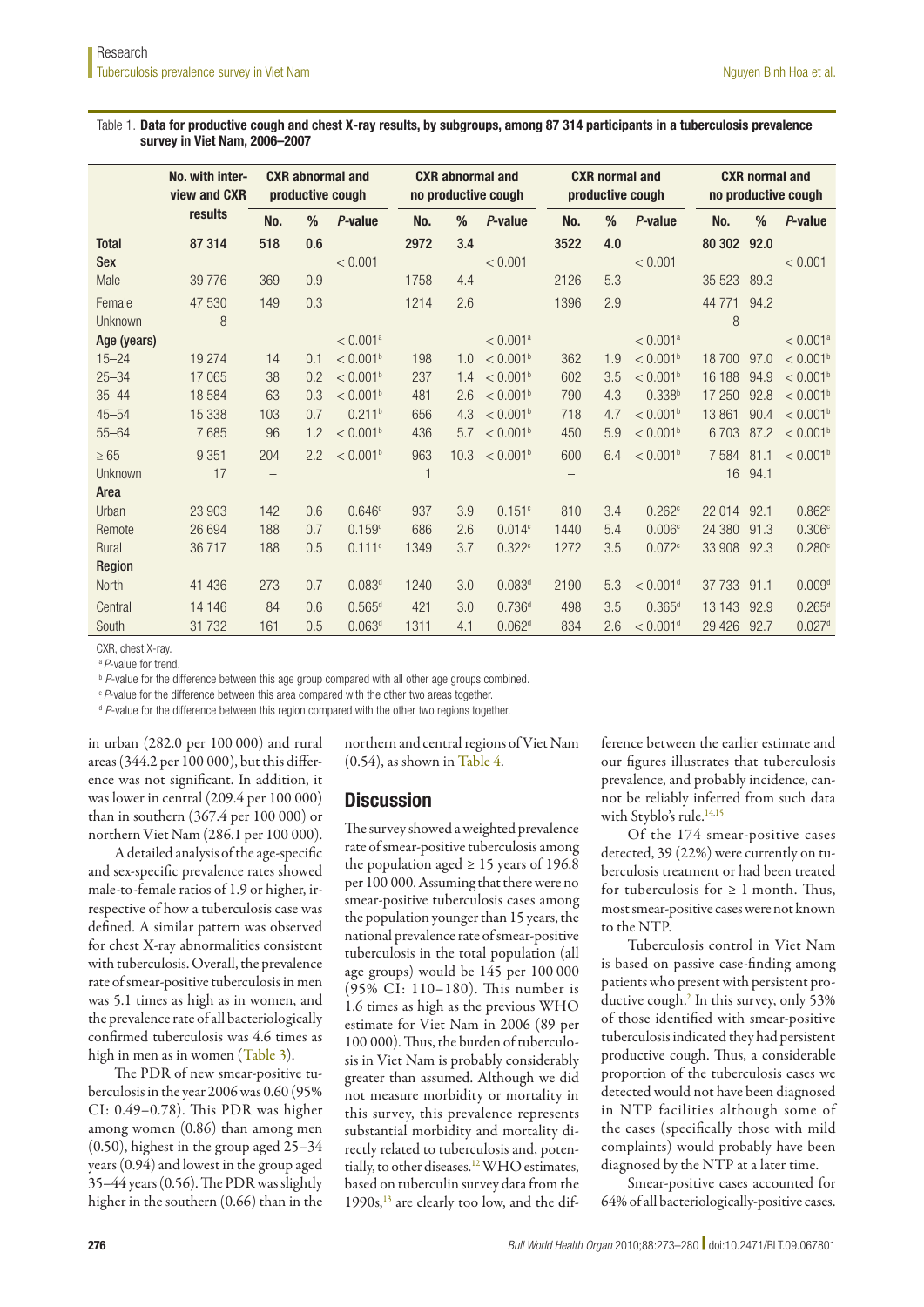Table 2. Estimated prevalence of tuberculosis in Viet Nam, according to sputum smear-positive and bacteriologically confirmed cases in survey participants ≥ 15 years old, 2006–2007

| <b>Characteristic No. of survey</b> |              |                 |                                                      | <b>Sputum smear-positive cases</b> |                        | <b>Bacteriologically confirmed cases</b> |                                                      |                 |                        |
|-------------------------------------|--------------|-----------------|------------------------------------------------------|------------------------------------|------------------------|------------------------------------------|------------------------------------------------------|-----------------|------------------------|
|                                     | participants | No. of<br>cases | Weighted<br>prevalence<br>(per 100 000) <sup>a</sup> | 95% CI                             | P-value                | No. of<br>cases                          | Weighted<br>prevalence<br>(per 100 000) <sup>a</sup> | 95% CI          | P-value                |
| <b>Total</b>                        | 94 179       | 174             | 196.8                                                | 149.6-243.9                        |                        | 269                                      | 307.2                                                | 248.8-365.6     |                        |
| Sex <sup>b</sup>                    |              |                 |                                                      |                                    | < 0.001                |                                          |                                                      |                 | < 0.001                |
| Male                                | 42 603       | 142             | 351.1                                                | 262.3-439.9                        |                        | 212                                      | 536.4                                                | 431.3-641.5     |                        |
| Female                              | 51 567       | 32              | 69.3                                                 | $39.2 - 99.3$                      |                        | 57                                       | 117.8                                                | 75.0-160.7      |                        |
| Age (years) <sup>c</sup>            |              |                 |                                                      |                                    | $< 0.001$ <sup>d</sup> |                                          |                                                      |                 | $< 0.001$ <sup>d</sup> |
| $15 - 24$                           | 20 935       | $\overline{7}$  | 42.2                                                 | $11.8 - 72.6$                      | $< 0.001$ <sup>e</sup> | 10                                       | 54.8                                                 | $21.9 - 87.6$   | < 0.001e               |
| $25 - 34$                           | 18 682       | 16              | 83.5                                                 | $23.7 - 143.2$                     | 0.002e                 | 27                                       | 136.4                                                | $62.8 - 210.0$  | < 0.001e               |
| $35 - 44$                           | 19794        | 47              | 246.7                                                | 156.8-336.6                        | 0.063e                 | 63                                       | 321.0                                                | $221.9 - 420.0$ | 0.695e                 |
| $45 - 54$                           | 16 28 5      | 41              | 233.5                                                | 144.7-322.2                        | $0.315^e$              | 59                                       | 343.9                                                | 227.6-460.2     | $0.463^e$              |
| $55 - 64$                           | 8 1 3 7      | 24              | 328.7                                                | 187-470.4                          | 0.030e                 | 38                                       | 599.0                                                | 288.2-909.9     | 0.012e                 |
| $\geq 65$                           | 10 328       | 39              | 429.3                                                | 238.8-619.7                        | $< 0.001$ <sup>d</sup> | 72                                       | 764.4                                                | 492.0-1036.9    | < 0.001e               |
| Area                                |              |                 |                                                      |                                    |                        |                                          |                                                      |                 | 0.267                  |
| Urban                               | 26 357       | 52              | 203.2                                                | 132.2-274.2                        | $0.862$ <sup>f</sup>   | 72                                       | 282.0                                                | 188.3-375.7     | $0.151$ <sup>f</sup>   |
| Remote                              | 27 545       | 37              | 134.3                                                | $92.1 - 176.5$                     | 0.027 <sup>6</sup>     | 63                                       | 232.3                                                | 131.5-333.0     | 0.119 <sup>f</sup>     |
| Rural                               | 40 277       | 85              | 219.4                                                | 144.6-294.2                        | 0.170 <sup>f</sup>     | 134                                      | 344.2                                                | 258.8-429.7     | 0.106 <sup>f</sup>     |
| Region                              |              |                 |                                                      |                                    |                        |                                          |                                                      |                 | 0.087                  |
| <b>North</b>                        | 45 679       | 71              | 162.5                                                | $117.0 - 208.0$                    | 0.1299                 | 124                                      | 286.1                                                | $217.7 - 354.6$ | 0.4749                 |
| Central                             | 14 6 5 6     | 21              | 152.2                                                | 95.7-208.7                         | 0.2129                 | 29                                       | 209.4                                                | 131.6-287.2     | 0.0489                 |
| South                               | 33 844       | 82              | 256.4                                                | 151.6-361.1                        | 0.0539                 | 116                                      | 367.4                                                | 249.2-485.7     | 0.1219                 |

CI, confidence interval.

a Weighted for stratification by area, differential population growth between 1999 and 2006 and different cluster size.

**b** Data on sex were missing for 9 cases.

c Data on age were missing for 18 cases.

<sup>d</sup> P-value for trend.

<sup>e</sup> P-value for the difference between this age group compared with all other age groups combined.

<sup>f</sup>*P*-value for the difference between this area compared with the other two areas together.

<sup>9</sup> P-value for the difference between this region compared with the other two regions together.

This proportion was relatively high compared to other recent prevalence surveys within the region $16-19$  and may reflect the dynamics of the tuberculosis epidemic in Viet Nam. Our higher figure may also be explained by the fact that only the second sputum specimen was cultured, a

procedure that may be less sensitive than culturing two specimens, as was done in the other surveys. We may therefore have underestimated the prevalence of culturepositive tuberculosis.

Most smear-positive tuberculosis cases (89%) had chest X-ray abnormalities consistent with tuberculosis. This association suggests that, together with direct smear examination, chest X-ray may be an important tool for tuberculosis case-finding. There was a strong and statistically significant correlation with age, both for the prevalence of chest

Table 3. Male-to-female ratios of the tuberculosis prevalence rateª per 100 000 persons ≥ 15 years, by age group, in Viet Nam, 2006–2007

| Age group |      | <b>New smear-positive</b><br>tuberculosis | <b>Smear-positive</b><br>tuberculosis |                         |      | <b>Culture-positive</b><br><b>tuberculosis</b> | <b>Bacteriologically confirmed</b><br><b>tuberculosis</b> |                         |  |
|-----------|------|-------------------------------------------|---------------------------------------|-------------------------|------|------------------------------------------------|-----------------------------------------------------------|-------------------------|--|
| (years)   | M: F | $P$ -value <sup>a</sup>                   | M: F                                  | $P$ -value <sup>a</sup> | M: F | $P$ -value <sup>a</sup>                        | M: F                                                      | $P$ -value <sup>a</sup> |  |
| $15 - 24$ | 2.0  | 0.421                                     | 2.0                                   | 0.421                   | 2.9  | 0.194                                          | 2.9                                                       | 0.193                   |  |
| $25 - 34$ | 10.6 | 0.005                                     | 6.0                                   | 0.003                   | 4.8  | 0.004                                          | 5.7                                                       | 0.002                   |  |
| $35 - 44$ | 7.7  | < 0.001                                   | 6.3                                   | < 0.001                 | 5.0  | < 0.001                                        | 5.7                                                       | < 0.001                 |  |
| $45 - 54$ | 34.0 | 0.001                                     | 20.4                                  | < 0.001                 | 12.0 | < 0.001                                        | 13.6                                                      | < 0.001                 |  |
| $55 - 64$ | 35.8 | < 0.001                                   | 52.2                                  | < 0.001                 | 16.1 | < 0.001                                        | 20.9                                                      | < 0.001                 |  |
| $\geq 65$ | 1.9  | 0.091                                     | 2.2                                   | 0.036                   | 2.6  | 0.01                                           | 2.2                                                       | 0.007                   |  |
| All ages  | 4.8  | < 0.001                                   | 5.1                                   | < 0.001                 | 4.5  | < 0.001                                        | 4.6                                                       | < 0.001                 |  |

M:F, male to female ratio.

a Weighted for stratification by area, differential population growth between 1999 and 2006, and different cluster size.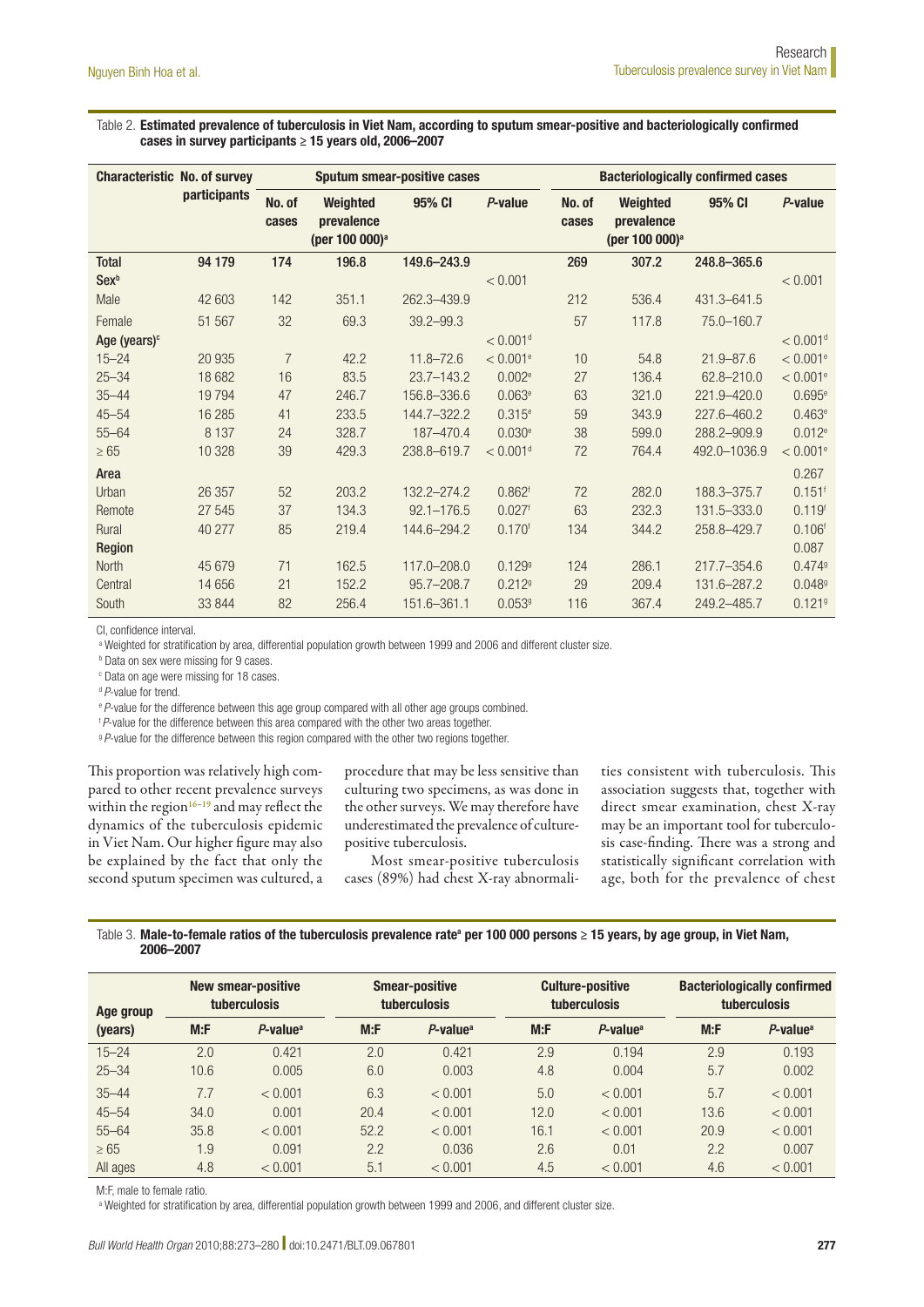X-ray abnormalities and persistent productive cough, and for the prevalence of bacteriologically-confirmed tuberculosis. Tuberculosis notification rates in Viet Nam also tend to increase with age.

Interestingly, the increase in prevalence rate occurred at a much earlier age in men than in women, which was reflected in very high male-to-female ratios in the group aged 45–64 years. The overall male-to-female ratios for the prevalence rate of tuberculosis were 4.5 to 5.1, depending on the type of tuberculosis (Table 3). This is 1.7 times as high as the notification rate of new smear-positive tuberculosis (2.8) in the NTP in 2006. Our higher ratio strongly suggests that the sex difference in tuberculosis notification in Viet Nam reflects a true difference in disease occurrence rather than a difference in access to diagnosis and treatment, as some studies have suggested.16,20–22 A nationwide study carried out in 2002 in the same 70 clusters we used showed longer delays in diagnosis among women than among men (although the difference was small),<sup>20</sup> but an analysis of tuberculosis laboratory data in the north of Viet Nam suggested that women were more likely than men to have or request a sputum smear examination. $23$ 

In Viet Nam, the considerably higher PDR in women (0.86) compared with men (0.50) suggests that the case detection rate is higher in the former. Although the  $\mathrm{PDR^5}$  is not the same as the case detection rate, comparing the PDR between populations or subpopulations can provide information about the relative completeness of case detection. The PDR was lowest in the groups aged 35–44 (0.56) and  $\geq 65$  years (0.66) and lower among men than among women. This result suggests that the NTP should increase efforts to find male tuberculosis patients and focus on these two age groups. Because the PDR relates to cases found and treated by the NTP only, this raises the question of whether men, especially in the group aged 35–44 years, are diagnosed more often by private physicians than by the publicly-operated NTP.

Our survey confirmed that other characteristics of the tuberculosis notification pattern reflect features of the underlying tuberculosis epidemic in Viet Nam. Specifically, our data reflect the north–south gradient<sup>2</sup> and the relatively low prevalence rates in remote, mountainous areas compared to the urban and low-lying rural areas.<sup>6</sup>

Table 4. Estimated patient diagnosis rates for the Viet Nam National Tuberculosis Programme, by sex, age group and geographic region, 2006–2007

| Category      | <b>Annual notification rate</b><br>(per 100 000) | Annual prevalence rate<br>(per 100 000) | <b>PDR</b> <sup>a</sup> | 95% CI        |
|---------------|--------------------------------------------------|-----------------------------------------|-------------------------|---------------|
| <b>Total</b>  | 93                                               | 155                                     | 0.60                    | $0.49 - 0.78$ |
| <b>Sex</b>    |                                                  |                                         |                         |               |
| Male          | 137                                              | 273                                     | 0.50                    | $0.40 - 0.66$ |
| Female        | 49                                               | 57                                      | 0.86                    | $0.59 - 1.59$ |
| Age (years)   |                                                  |                                         |                         |               |
| $15 - 24$     | 32                                               | 42                                      | 0.76                    | $0.44 - 2.70$ |
| $25 - 34$     | 69                                               | 73                                      | 0.94                    | $0.55 - 3.15$ |
| $35 - 44$     | 93                                               | 166                                     | 0.56                    | $0.37 - 1.10$ |
| $45 - 54$     | 135                                              | 182                                     | 0.74                    | $0.53 - 1.26$ |
| $55 - 64$     | 176                                              | 228                                     | 0.77                    | $0.50 - 1.72$ |
| $\geq 65$     | 254                                              | 384                                     | 0.66                    | $0.45 - 1.27$ |
| <b>Region</b> |                                                  |                                         |                         |               |
| <b>North</b>  | 66                                               | 123                                     | 0.54                    | $0.40 - 0.80$ |
| Central       | 77                                               | 143                                     | 0.54                    | $0.39 - 0.88$ |
| South         | 131                                              | 200                                     | 0.66                    | $0.48 - 1.02$ |

CI, confidence interval; PDR, patient diagnostic rate.

<sup>a</sup> Calculated from the notification rates for new smear-positive tuberculosis cases and the weighted prevalence rates of new smear-positive tuberculosis cases as estimated from the prevalence survey, weighted for stratification by area, differential population growth from 1999 to 2006 and differential cluster size. Source: WHO 2008.<sup>1</sup>

Although prevalence surveys such as ours are useful to evaluate the performance of tuberculosis programmes, they are logistically difficult to perform, time-consuming and expensive. Practical preparations for our survey began in mid-2005; recruitment started in September 2006 and lasted 9 months. Data entry, cleaning, analysis and reporting lasted another one-and-a-half years. Total survey costs, including the purchase of mobile Xray units, were estimated to be 1 000 000 United States dollars.

Our survey had limitations. First, the eligible population did not include adults who were present in the sampled clusters for less than 3 months, who were incarcerated or who lived in military barracks (i.e. the mobile population) during the survey period. This is a potential drawback because it is not known how well the survey sample population represented the mobile population and thereby the total Vietnamese population. Because the mobile population probably contains a higher proportion of young men than the survey population, our survey may have either underestimated or overestimated the prevalence of tuberculosis. Young men, who were under-represented in the survey sample, tended to have a higher prevalence rate of tuberculosis than women of the same age, but a lower prevalence rate than older men. Second,

rather than any cough we used persistent productive cough as a screening criterion. This might have decreased the sensitivity of our case-finding method. In fact, among the smear-positive tuberculosis cases we identified, persistent cough was more commonly mentioned in the indepth interview (by 145 persons) than persistent productive cough (by 131 persons). Finally, this survey did not collect data on human immunodeficiency virus (HIV) infection. Further studies are needed to identify the prevalence of HIV and tuberculosis co-infection in the population and its significance for the total burden of tuberculosis in Viet Nam, because the increasing prevalence of HIV infection in parts of Viet Nam may have increased the burden of HIV and tuberculosis co-infection.<sup>24</sup>

The results of this first national prevalence survey showed a prevalence of tuberculosis in Viet Nam that was 1.6 times as high as previously estimated. A significant number of tuberculosis smearpositive and smear-negative cases remain undiagnosed and present a potential source of transmission in the community. The NTP should develop, implement and evaluate additional approaches to tuberculosis control, including special efforts to find boys and men with tuberculosis. Approaches that should be considered include: (i) the introduction of active case-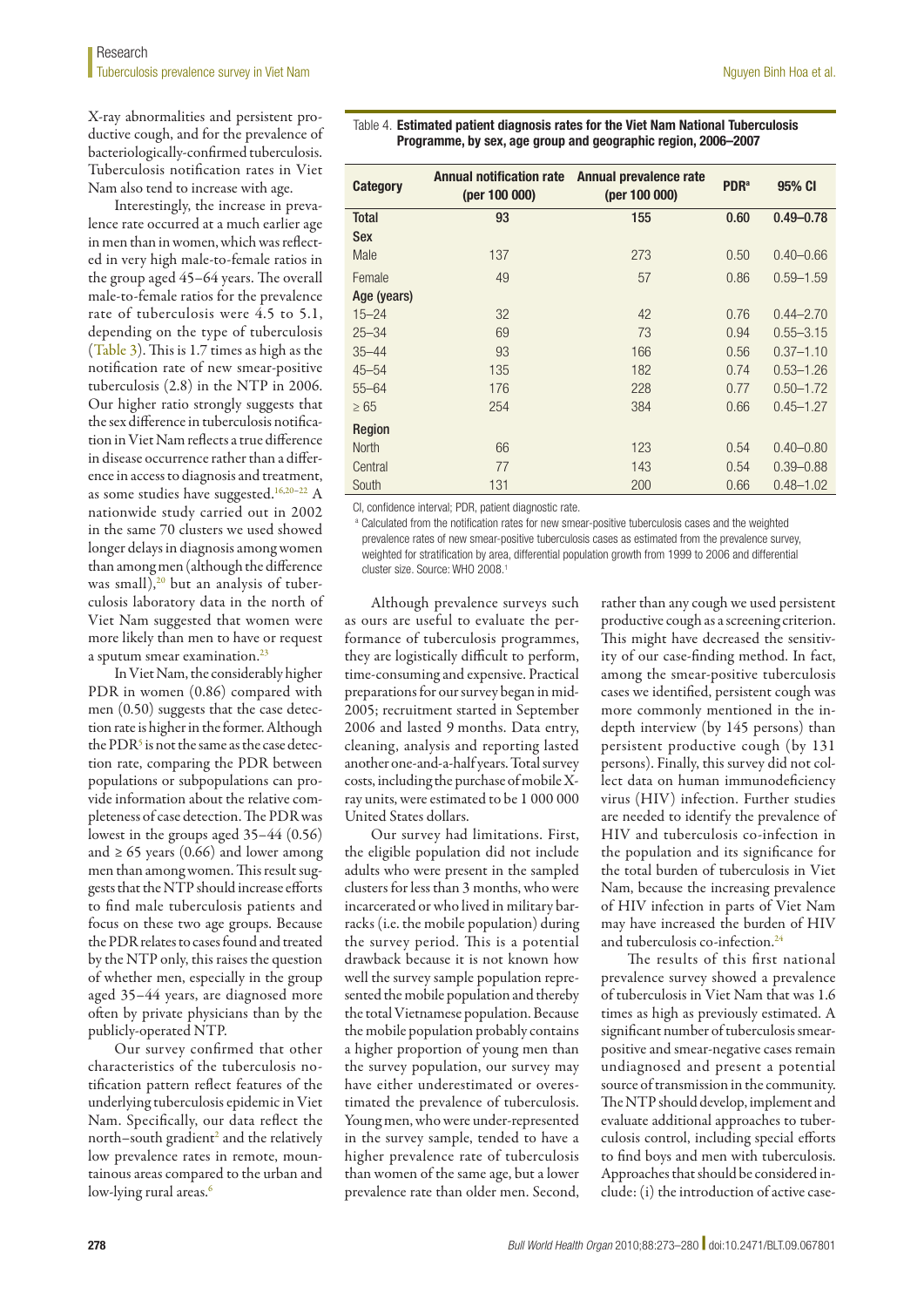finding based on chest X-ray screening in high-risk groups, and (ii) widening the eligibility criteria for smear examination to other tuberculosis-related symptoms in addition to cough. The control of tuberculosis should remain a high priority for the Vietnamese Ministry of Health. ■

#### Acknowledgements

The authors thank the Viet Nam National Tuberculosis Control Programme Health, the Government of the Netherlands, KNCV Tuberculosis Foundation, the Global Fund To Fight AIDS, Tuberculosis and Malaria, and the World Health Organization.

Competing interests: None declared.

#### **ملخص**

# منتج للبلغم، وكان لدى 518 شخصاً )0.6%( سوابق حديثة لإلصابة بالسل، وكان لدى 2972 شخصاً (%3.4) صوراً شعاعية غير طبيعية توحي بالإصابة بالسل. أجريت اختبارات البلغم عىل 7648 مشاركا.ً وأكد اختبار البلغم أو املزرعة البكتريية أو كالهام عىل اإلصابة بالسل لدى 269 حالة، وكانت 174 حالة منهما إيجابية اللطاخة. وكان معدل انتشار اللطاخات الإيجابية للسل 145 لكل 100 ألف )فاصلة الثقة :95% 110 – 180( بافرتاض عدم اإلصابة بالسل بين الأفراد أقل من عمر 15 سنة. وكان الانتشار أكثر بـ5.1 ضعفاً بين الرجال عن النساء، وازداد االنتشار مع ازدياد العمر، وكان أعىل يف املناطق الريفية عن المناطق الحضرية أو المناطق النائية، وأظهر الانتشار تدرجاً من الشمال إلى الجنوب.

**االستنتاج** كان انتشار السل يف فييت نام، بناء عىل نتائج اختبارات لطاخات البلغم الإيجابية، أكثر بـ 1.6 مرة من التقديرات السابقة. وكانت أماط العمر والجنس متسقة مع بيانات التبليغ. وال بد أن تظل مكافحة السل أولوية قصوى في فييت نام. **املسح الوطني النتشار السل يف فييت نام**

**الغرض** قياس انتشار السل يف فييت نام من بيانات املسح السكاين، ومقارنتها مع انتشار السل التقديري ملنظمة الصحة العاملية، والتعرف عىل املحددات الدموغرافية لانتشاره.

board of directors and tuberculosis staff involved in the survey, and all the individuals living in the study sites for taking part. They also thank Mr Nico Kalisvaart, Dr Marleen Vree and Dr Ikushi Onozaki for technical support with data management, data analysis and review of the cases

Funding: This study was supported financially by the Viet Nam Ministry of

of tuberculosis detected.

**الطريقة** أجري املسح املقطع العريض مع اعتيان عنقودي متعدد املراحل، مقسم إلى طبقات حضرية وريفية ونائية، في عامي 2006-2007 في 70 منطقة. ودعا الباحثون جميع السكان يف عمر أقل من أو يساوي 15 سنة إلجراء فحص السعال وفحص األشعة السينية عليهم. ومن اكتشف لديه من المشاركين نتائج تشير إلى احتمال الإصابة بالسل كان عليه أن يعطي عينات من القشع (البلغم) للقيام بفحص اللطاخة واستزراعها. وحسب الباحثون نقط االنتشار التقديرية، وفاصالت الثقة ،95% وتأثري التصميم. وأجرى الباحثون تصحيحاً لفاصالت الثقة وقيمة قوة االحتامالت P عىل تصميم املجموعة العنقودية.

**املوجودات** من 114389 شخصاً بالغاً من السكان، أجري التحري عىل 94179 فرداً )بنسبة 82.3%(. منهم 87314 )92.7%( أجري التحري عليهم عن طريق كل من الاستبيان والتصوير الشعاعي، وكان لدى 3522 شخصاً (4.0%) سعال

#### Résumé

#### Enquête nationale sur la prévalence de la tuberculose au Viet Nam

Objectif Estimer la prévalence de la tuberculose au Viet Nam à partir des données d'une enquête en population, comparer cette estimation à la prévalence estimée par l'Organisation mondiale de la Santé et identifier les principaux déterminants géographiques de la prévalence de la tuberculose. Méthodes Une étude transversale avec sondage en grappes à plusieurs degrés, stratifiée selon la nature des zones (urbaines, rurales ou éloignées), a été réalisée sur la période 2006-2007 dans 70 communes. Tous les habitants de 15 ans et plus ont été invités à répondre à un questionnaire concernant la toux et à subir une radiographie thoracique. Les participants présentant des résultats évocateurs de tuberculose ont fourni des échantillons d'expectorations en vue d'un examen de frottis et d'une mise en culture. Des estimations ponctuelles de la prévalence, les intervalles de confiance à 95 % correspondants et les effets du type d'étude ont été déterminés. Les intervalles de confiance et les valeurs de p ont été ajustés pour tenir compte de l'utilisation du sondage en grappe.

Résultats Sur 114 389 habitants adultes, 94 179 (82,3 %) ont fait l'objet d'un dépistage. Sur les 87 314 individus (92,7 %) dépistés à la fois par questionnaire et par radiographie thoracique, 3522 (4,0 %) présentaient une toux productive, 518 (0,6 %) des antécédents récents de tuberculose et 2972 (3,4 %) des anomalies radiologiques évocatrices de tuberculose. Des examens d'expectorations ont été effectués pour 7648 participants. Les examens d'expectorations, les cultures bactériennes ou l'un et l'autre de ces examens ont permis de confirmer 269 cas de tuberculose, dont 174 cas frottis positifs. Le taux de prévalence de la tuberculose à frottis positifs était de 145 pour 100 000 (intervalle de confiance à 95 % : 110-180), en supposant que la tuberculose était absente chez les moins de 15 ans. La prévalence de la maladie était 5,1 fois plus élevée chez les hommes que chez les femmes, augmentait avec l'âge, était plus importante en milieu rural qu'en milieu urbain ou dans des zones reculées et obéissait à un gradient Nord-Sud.

Conclusion Au Viet Nam, le taux de prévalence de la tuberculose déterminé d'après les examens de frottis positifs était 1,6 fois plus élevé que le taux précédemment estimé. Les schémas de répartition selon l'âge et le sexe relevés étaient cohérents avec les données de notification. La lutte contre la tuberculose doit rester fortement prioritaire dans ce pays.